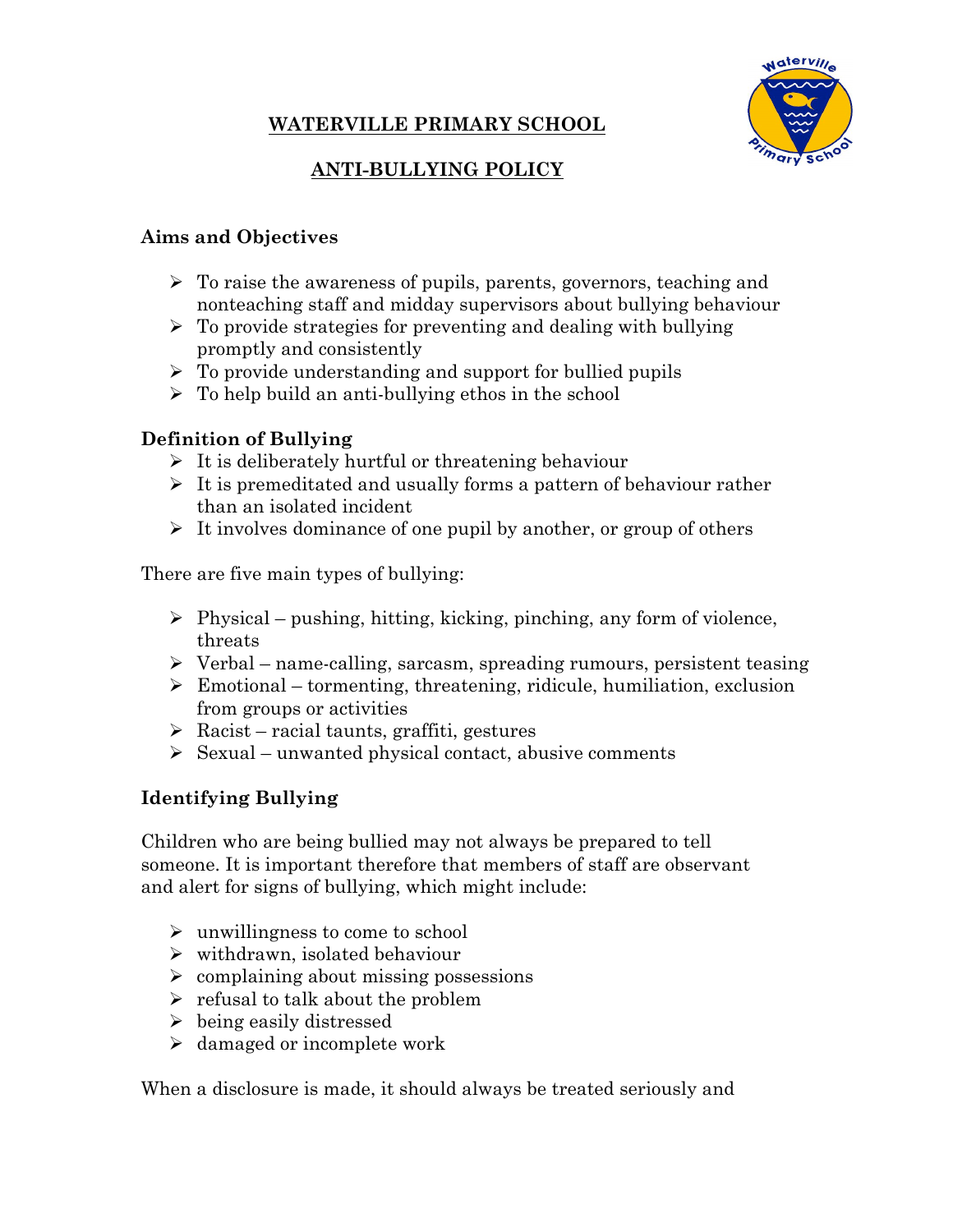carefully investigated.

#### **Preventing Bullying**

Members of the School Community must:

- $\geq$  look for signs of bullying and act promptly and firmly against it
- $\triangleright$  raise pupils' awareness of bullying behaviour
- $\triangleright$  promote themes such as friendship, conflict, power and trust, through circle time, assemblies and appropriate lessons such as PSHE, RE and English
- $\triangleright$  use drama and role play to explore and prevent bullying behaviour
- $\triangleright$  teach pupils to be assertive and to resolve conflict constructively
- $\triangleright$  encourage pupils to tell someone a friend, class teacher, member of staff, parent – if they are being bullied or made unhappy
- $\triangleright$  encourage families to contact the school immediately if they are worried that their child may be being bullied
- $\triangleright$  ensure careful supervision in the playground and be alert for bullying behaviour
- $\triangleright$  provide books and literature in class libraries which deal with the subject
- $\triangleright$  demonstrate that bullying behaviour will not be condoned or tolerated and that all incidents will be taken very seriously

## **Procedure for dealing with Bullying**

- $\triangleright$  Once the behaviour is identified as bullying the incident should be reported to a senior member of staff (Key Stage Co-ordinator or Deputy Head).
- $\triangleright$  The victim and bully should be interviewed separately.
- $\triangleright$  The victim's story should be listened to and the pupil reassured that s/he has done the right thing by reporting the situation.
- $\triangleright$  Victims of bullying often feel powerless and vulnerable. They may end up believing that they deserve to be bullied. Everything should be done to re-establish the victim's self-esteem and self-confidence.
- $\triangleright$  The bully should be spoken to and the reasons why s/he has bullied identified. The bully should be helped to recognise his/her unsociable behaviour and given support and counselling to modify that behaviour.
- $\geq$  On some occasions it may be possible to sit victim and bully down together to discuss their feelings and the reasons why the situation has developed. The problem could then be resolved amicably and/or a compromise reached.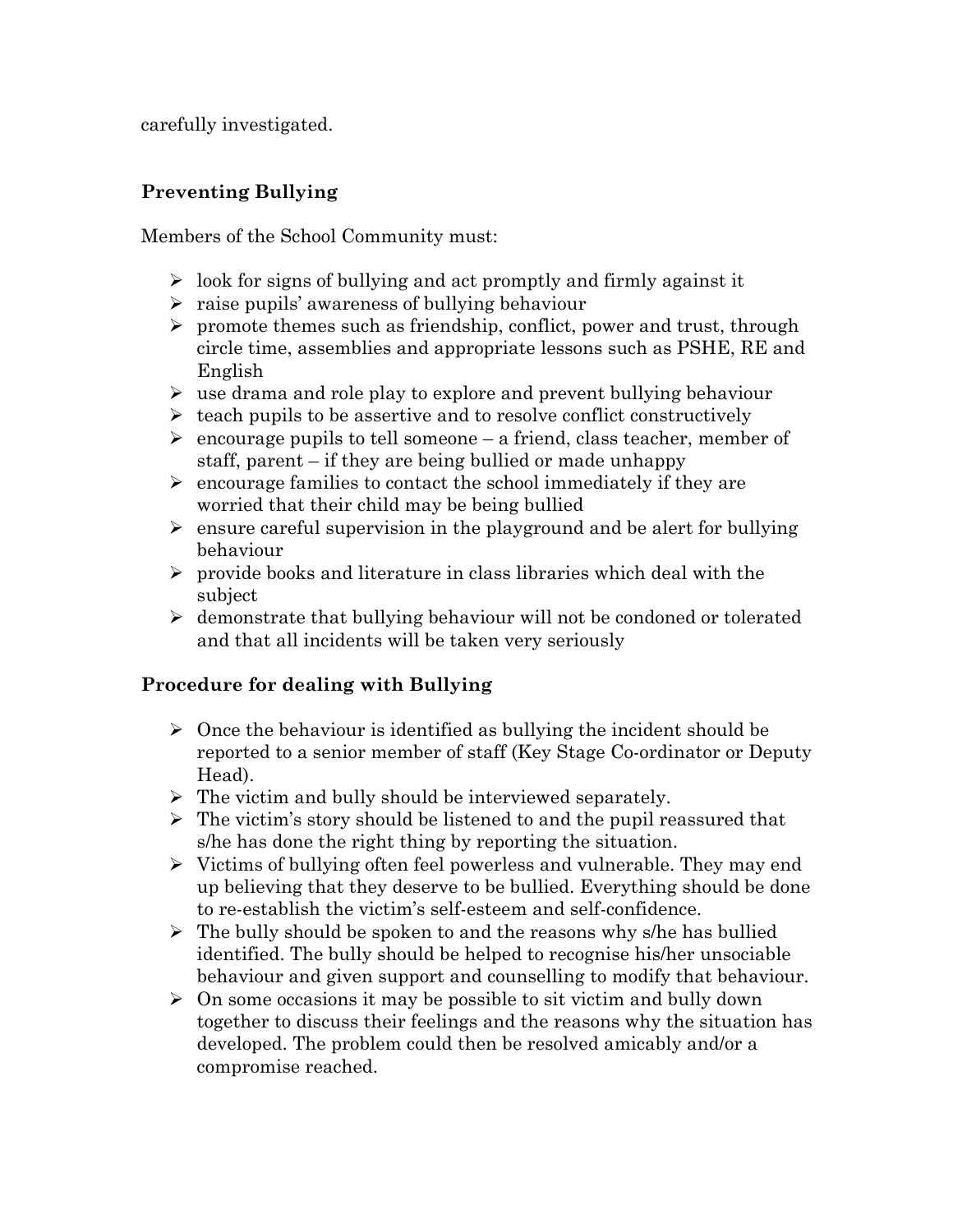- $\triangleright$  On other occasions the bully should be told firmly to stop his/her antisocial behaviour immediately and to stay away from the victim.
- $\triangleright$  The parents of both parties should be contacted and informed of the situation and the action taken. If appropriate, they should be invited into the school to discuss the matter.
- $\triangleright$  Serious or prolonged bullying should always be reported to the Deputy Head/Headteacher and could result in one or more of the following sanctions:
- writing an explanation or apology for the incident
- withdrawal of break or lunch time privileges
- after-school detention
- behaviour target card
- withholding participation in school trips or sports events that are not an essential part of the curriculum
- removal from a particular lesson or peer group
- removal from the class
- interview with the head teacher
- First Day Response allocation
- fixed term exclusion
- permanent exclusion
	- $\triangleright$  Follow up meetings with the victim should be arranged to find out whether the solution has been effective or not, and the situation should be monitored.

A written record should be made of every incident of bullying using an Incident Form (see example attached). The report should indicate who was involved, where and when the incident occurred, what happened, what action was taken, whether the parents were informed and how the incident was followed up. A copy of the incident form should be given to the class teacher for filing.

 $\triangleright$  Parents of both bully and bullied should be informed of all incidents of bullying.

## **Promoting an anti-bullying ethos in the school**

Members of staff should regularly use PSHE lessons or circle time to explore issues such as:

- $\triangleright$  What is bullying?
- $\triangleright$  What causes people to bully each other?
- $\triangleright$  How does it feel to be bullied or to bully?
- $\triangleright$  What are the effects of bullying behaviour?
- $\triangleright$  What would our school be like if bullying was acceptable?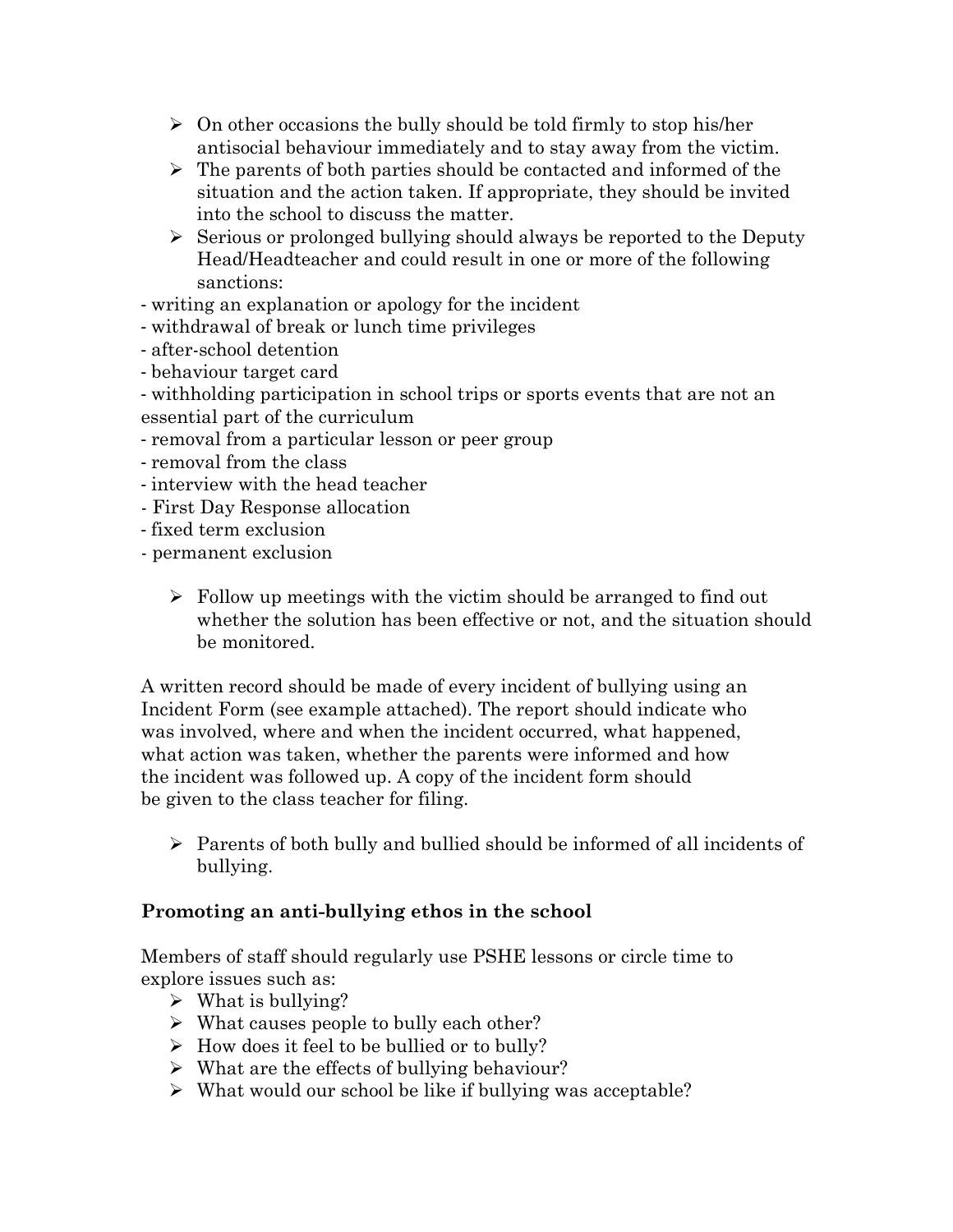- $\triangleright$  Why should we try not to bully each other?
- $\triangleright$  What can we do to stop bullying?

Pupils should be taught the following strategies for dealing with bullying: Advice for pupils who are being bullied

- $\triangleright$  Be firm and clear look them in the eye and tell them to stop
- $\triangleright$  Get away from the situation as quickly as possible
- $\triangleright$  Tell a teacher or friend what has happened
- $\triangleright$  Tell your family
- $\triangleright$  Keep on speaking up until someone listens
- $\triangleright$  Don't blame yourself for what has happened
- $\triangleright$  Don't suffer in silence

#### **Advice for pupils who observe bullying**

- $\triangleright$  Don't allow someone to be deliberately left out of a group
- $\triangleright$  Don't smile or laugh when someone is being bullied
- $\triangleright$  Tell a member of staff what is happening
- $\triangleright$  Encourage the victim to join in or play with you or your friends
- $\triangleright$  Tell the bully to stop what they are doing
- $\triangleright$  Show the bully that you disapprove of his/her actions
- $\triangleright$  Never support a bully or be tempted by a bully to do what s/he is doing

#### **CONCLUSION**

- $\triangleright$  Pupils should feel willing to report bullying behaviour in the knowledge that they will be listened to and action taken to remedy the situation
- $\triangleright$  Bullies should be made to realise that their behaviour is unacceptable and will not be tolerated
- $\triangleright$  The School Community (pupils, parents, midday supervisors, administrative staff, classroom assistants, teachers and governors) should work in co-operation towards building and maintaining an antibullying ethos in the school.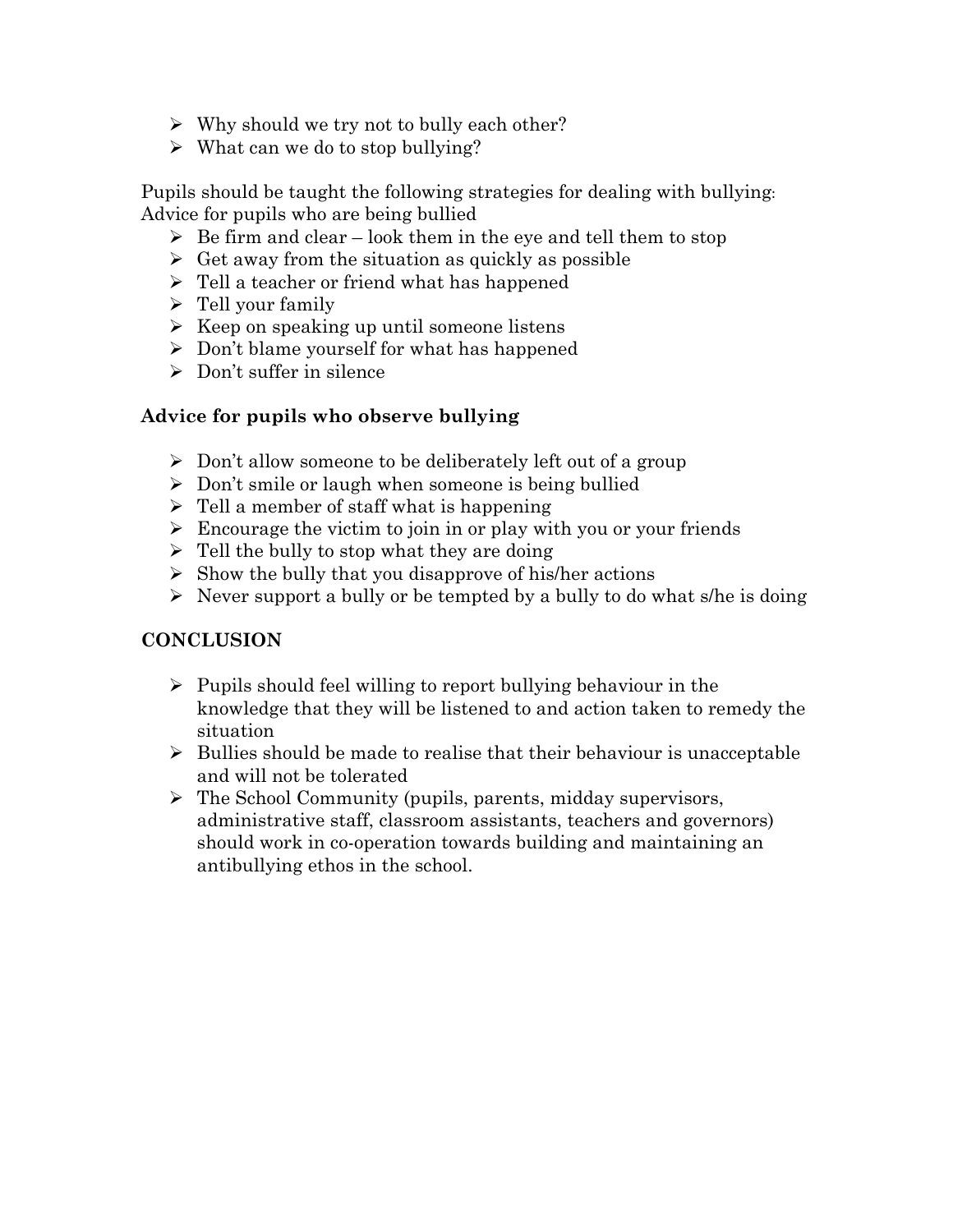# WATERVILLE PRIMARY SCHOOL BULLYING INCIDENT REPORT FORM

Pupil's Name: \_\_\_\_\_\_\_\_\_\_\_\_\_\_\_\_\_\_\_\_\_\_\_\_\_\_\_\_\_\_ Class: \_\_\_\_\_\_\_\_\_\_

Date: \_\_\_\_\_\_\_\_\_\_\_\_\_\_\_\_\_\_

Description of incident (please specify who was involved, where and when the incident occurred, what happened during the incident, what action was taken, how the matter was resolved)

Names and accounts of any witnesses: